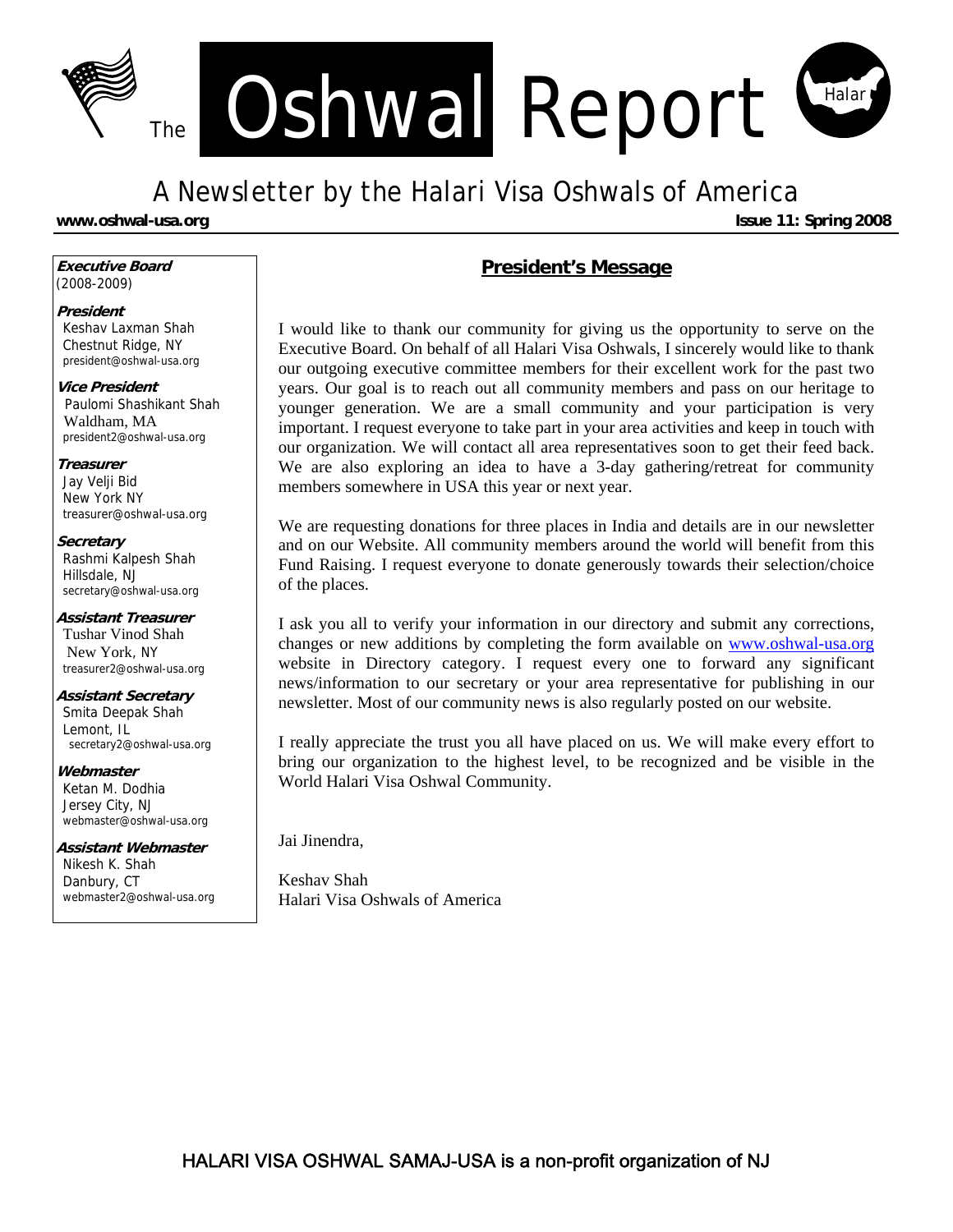## *[Fund Raising for Three Projects](http://www.oshwal-usa.org/2008/05/03/fund-raising)*

On behalf of the Halari Visa Oshwals of America (HVOA), the Executive Committee is requesting donations for three places in India. A summary of funds required and purpose for each place is detailed below. Donors can select any one, two or all three places for their donations. Each need is unique and different from each other. Donations will be beneficial to all Oshwals. We request everyone to donate generously towards their selection/choice. Our association is a registered non-profit organization and therefore donations are tax-deductible.

#### **Halari Visa Oshwal Boarding and Kanya Chhatralay, Jamnagar, Gujarat:**

Our Halari Visa Oshwal Education and Relief Board (India) owns and manages several facilities. There are two facilities: Boarding for boys and Kanya Chhatralay for girls, in Jamnagar. They provide housing, lodging and some educational assistance (like college dormitories). Students are in  $5<sup>th</sup>$  grade to  $12<sup>th</sup>$  grade and some in college. These boys and girls come from the areas where no education facility is available. Over the years, many Oshwal students have benefited from these facilities.

These facilities have no computers or any Information Technology for students' study or homework. There is limited access to computers in their school, mostly for higher grade students. Recently, our president, Keshav Shah, visited our Boarding for boys. He toured the facility and talked to several students and staff members. He confirmed with students that they have no computers for use in both facilities. Most of these students can not afford to buy computers for their use and they are not allowed to have personal electronics in their room by governing rules.

Each facility will need at least four sets of computers, furniture and accessories. It will provide our young students much needed access to Information Technology in the Global World. This work will need approximately Rs. 4,00,000 (\$10,000) and can be completed in few months.

### **Oshwal Yatrik Grah, Palitana, Gujarat:**

Palitana is one of the most visited Jain religious places in India. Palitana is beautiful and all Jain Temples are on scenic hills. Most Oshwals visit Palitana due to its proximity to our homeland, Halar. It was always a problem for staying overnight in Palitana until Oshwal Yatrik Grah opened. It is managed by Oshwal Trustees. The Yatrik Grah was built about 34 years ago, and several facilities, such as dining room, breakfast room, Dehrasar, and Upashray, have been added since then. It has 68 rooms with attached bathroom and nine dormitories. There is a need to renovate bathrooms and to paint rooms, halls and corridors with plastic paint and doors and windows with oil paint. Somchand Pethraj Gosarani, the managing trustee, has sent an appeal to Oshwals through out the world asking for donations to renovate several facilities. Recently, Satish and Surya Shah (Texas) and Dr. Champa and Velji Bid (New Jersey) separately visited Palitana. They enjoyed their stay at Oswal Yatrik Grah and had noticed a need for renovation of the facility.

The total cost is estimated at Rs. 75,00,000 (\$200,000). Trustees have decided that those who donate Rs. 11,00,000 (\$28,000), Rs. 5,00,000 (\$12,500) or Rs. 2.5,00,000 (\$6,500) have their names displayed on 2 feet by 1 1/2 feet granite plaques in the waiting room. Takhti will have our association name along with person/family who donates over \$1,000. This will give the recognition to our association.

### **[Halari Visa Oshwals Mahajanwadi in Bangalore](http://www.oshwal-usa.org/2007/11/21/bangalore-halari-visa-oshwal-plans-to-build-a-mahajan-wadi)**

Halari Visa Oshwals of Bangalore are planning to build a Mahajanwadi. Bangalore has experienced an explosive growth in recent years and with its growth, the Halari population has also increased in Bangalore and surrounding areas. We all are aware and have used our beloved Mahajanwadis at various locations wherever Halari Visa Oshwals are settled. Halari Visa Oshwal Samaj of Bangalore wants to build a Mahajanwadi with facilities similar to other cities. It will be built next to Halari dehrasar in Basveshwar Nagar which is central to Halari population there.

### HALARI VISA OSHWAL SAMAJ-USA is a non-profit organization of NJ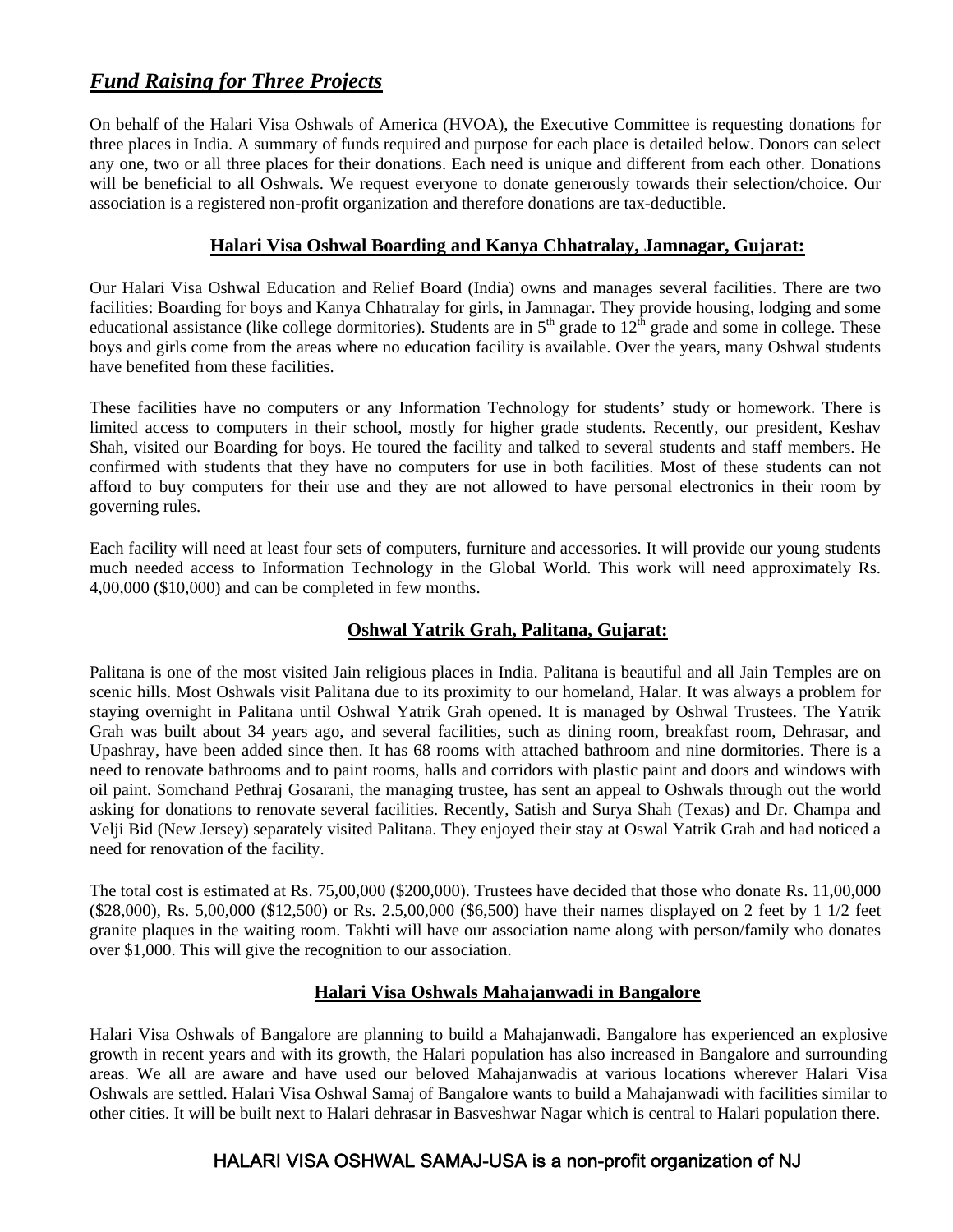Two local families of Bangalore have pledged Rs. 25 lakhs each and they have raised some additional funds there. Bangalore is one the most visited tourist places of south and having a Mahajanwadi will be a plus for our community.

#### **Donors can select any one, two or all three places for their donations. Please, donate as soon as possible but no later than October 1, 2008. Check shall be made to The Halari Visa Oshwals of America and mail it to Jay Bid, Treasurer, 3 Yale Court, Livingston, NJ 07039**

If anyone has questions or need more information on donation requests, please, contact *President:* [Keshav Shah](mailto:president@oshwal-usa.org) president@oshwal-usa.org; *Vice President:* [Paulomi Shah](mailto:vicepresident@oshwal-usa.org) – president2@oshwal-usa.org; *Treasurer:* [Jay Bid](mailto:treasurer@oshwal-usa.org)  treasurer@oshwal-usa.org; *Secretary:* [Rashmi Shah](mailto:secretary@oshwal-usa.org) - secretary@oshwal-usa.org or any other members of the [Executive](http://www.oshwal-usa.org/contact-us/executive-board)  [Committee](http://www.oshwal-usa.org/contact-us/executive-board).

#### **Jai Jinendra**

#### **Executive Committee – 2008-2009**

### **Secretary's Message**

This year we are going to have some very exciting events. We are very appreciative of your continuing support, helping us grow bigger and better. We highly encourage you to actively participate in the programs by getting more involved in the events planned for the rest of 2008. We would also like to reach each and every Mahajan and become a part of our small but growing Mahajan population.

#### **Secretary's Notes and Announcements**.

• We bring you this first newsletter for 2008 containing a **list of all events** planned for the year. The executive committee tries their best every year to bring you exciting events. We would appreciate your feedback and any suggestions for improvements.

#### **Please mark your calendars for our upcoming events as follows:**

- Annual Summer Picnic for the Tri- State area (NY-NJ-CT), June  $15<sup>th</sup>$  2008 (Father's Day) at Haverstraw Bay Park, Haverstraw, Rockland County, NY, from 10am to 5pm. If anyone is interested in sponsoring the picnic fully or partially, please call Rashmi Shah or Keshav Shah.
- Annual Northeast Thanksgiving Get Together, November  $29<sup>th</sup>$  2008.

All detailed information regarding above events will be posted on the Oshwal website at [www.oshwal-usa.org](http://www.oshwal-usa.org/) and in addition all the Mahajans will be notified for the same via email.

#### **Past Events**

#### **Annual Thanksgiving Get Together On November 24, 2007**

The function was held at Mother Joseph Hall, Caldwell NJ. As usual there was a great response with over 65 people attending the event. It was an evening with fine food, dancing, games and gaiety.

The outgoing President, Jayantibhai Galaiya gave his farewell speech and thanked his outgoing committee members. A new executive committee was voted in and introduced.

The food from Rajbhog was mouth watering and entertainment was in the form of games, Garba and Dandiya Raas. The gathering was a great success.

### HALARI VISA OSHWAL SAMAJ-USA is a non-profit organization of NJ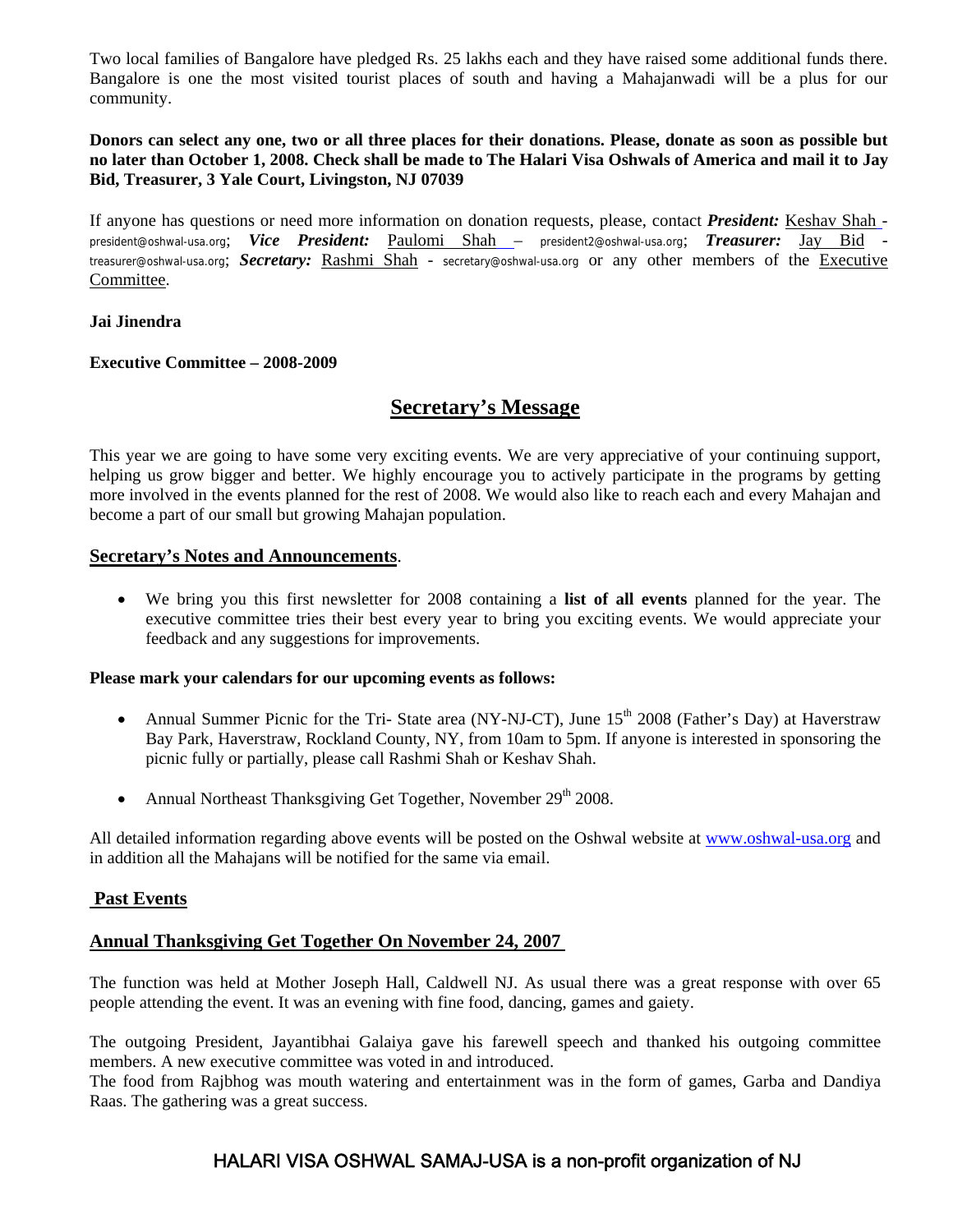### **Texas-Oklahoma Spring Picnic on May 4th, 2008**

Texas-Oklahoma Oshwal Samaj organized a spring picnic on May 4th, 2008 with a turn out of 60 people. Everyone present were very glad to have Oshwal USA president, Mr. Keshavbhai Shah, joined them for the picnic. Satishbhai-Suryaben Shah was the grand sponsors for a delicious dinner along with other families who participated in the potluck for appetizers and desserts .The weather was beautiful and the adults and kids were busy with kiteflying, volley ball, dodge ball, biking and walking.

### **Community News**

### **Merits**

Congratulations to…

- Chiraag Galaiya, son of Jayanti and Vijya Galaiya of Long Valley, NJ. Chiraag is accepted at Drew University for the prestigious Governor School program for Math and Science. Chiraag scored perfect in his PSAT and SAT math.
- Renu Shah daughter of Chandu and Meena Shah from Springfield who has graduated from Rutgers University, New Jersey majoring in Biology and Psychology.
- Deepa Galaiya daughter of Jayanti and Vijya Galaiya of Long Valley, NJ on her double graduation from Brown University in Bio Physics and International relations. Deepa is graduating with several honors and awards. She will go on to Stanford University in Palo Alto, CA for further studies.
- Bijal Jhankhariya daughter of Shantilal and Pushpa Jhankhariya of Hackettstown, NJ who has graduated from William Paterson University, New Jersey majoring in Accounting.

### **Births**

Congratulations to…

- Purvi and Neil Sanghvi on the birth of their daughter, Anya Sanghvi, in April 2008. Grandparents are Dinesh and Varsha Shah of St. Louis, MO.
- Neemit and Pinki Shah, on the birth of their baby boy, Aaryan, in December 2007. Grandparents are Mukesh & Vibha Shah of Connecticut; Great grand parents are Harilal & Kasturben Shah.
- Dr. Punita Shah and Mehul Udani of Plano, Texas, on the birth of their baby boy, Veer Udani, in December 2007.Grandparents are Kanchanben and Harakhchand Devraj Shah of U.K., and Sudhaben and the late Kantilal Ravikant Udani of Maryland.

#### **Weddings/Engagements**

Congratulations to…

- Kapil, Son of Jyoti and Harakhchand Shah of Budd Lake, NJ on his engagement to Bhavna of Mumbai in March, 2008
- Rahul Motichand Dodhia of Thika, Kenya, and Annette De Soto of Seattle, WA, on their wedding in February 3, 2008 in Thika.
- Neerali Shah (daughter of Mukesh and Vibha Shah of Connecticut) was engaged to Christopher Bernard in September 2007.
- Sohini Shah (Daughter of Sudhirbhai and Jyotsnaben Shah of Santa Clara, California) and Sean Stone (Son of Dave and Diane Stone of Nashua, New Hampshire) on their wedding in August 18th, 2007.

### **Condolences**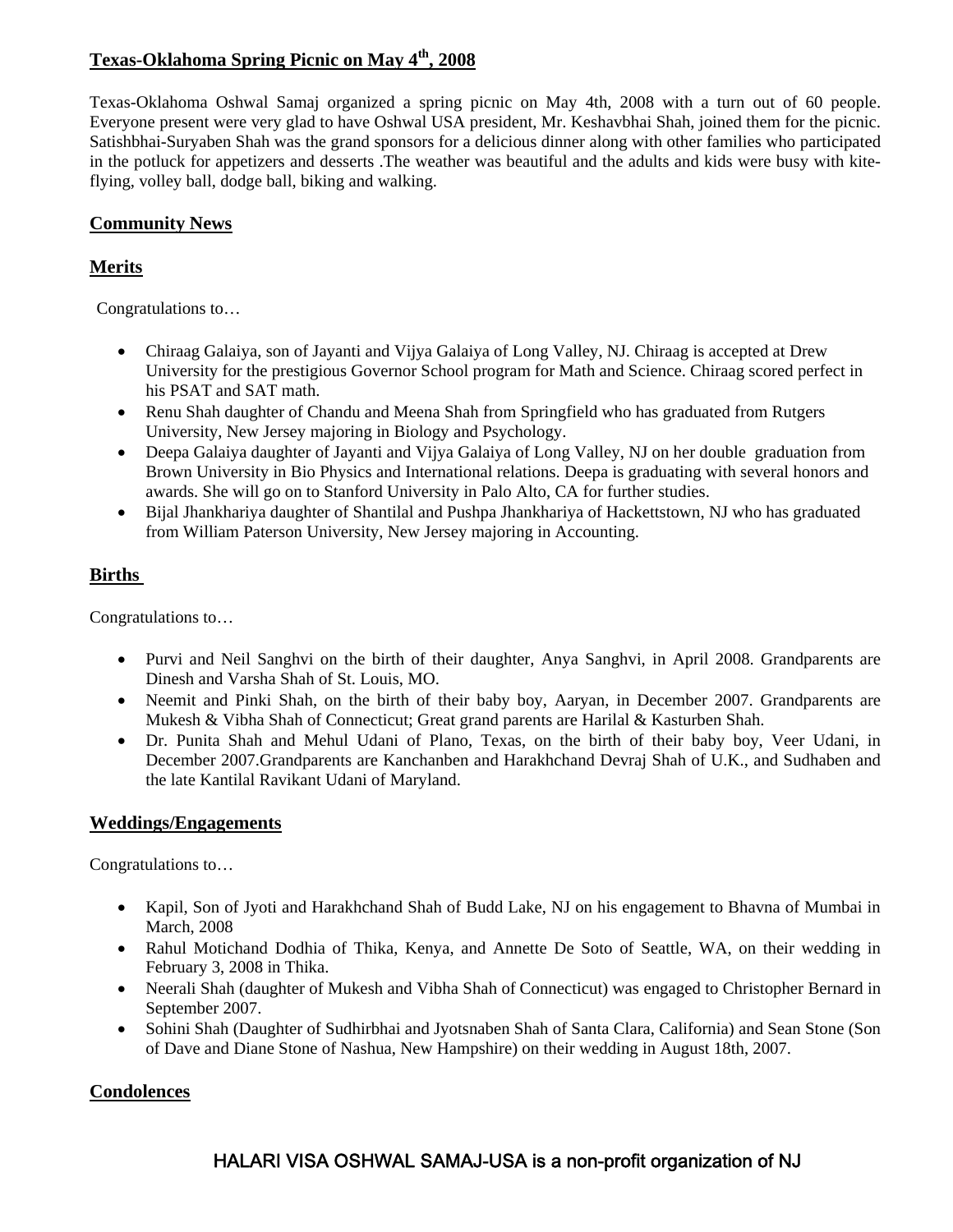- The owner of Gemini Insurance (Kenya) Bimal Ramniklal Shah, passed away in April 2008 in Nairobi due to some complications. He was only 50 years of age. May his soul rest in peace!
- Dr. Ashwin Hemraj Shah passed away on Monday, March  $17<sup>th</sup>$  2008 in London while visiting his parents. He was husband of Smitaben, father of Nomit and Shreya. He lived in Farmington Hills, MI.

### **Fund Raising Update**

Manek and Madhu Dodhia of Suffern, NY have pledged \$6,500 for our fund raising. The Executive Committee is very thankful to them for supporting this worthy cause.

### **Oshwal-USA.org**

The Internet home of the Halari Visa Oshwals of America is at <http://www.oshwal[-usa.org](http://usa.org/)>. The frequently updated website includes community related news, information about upcoming events, links to other websites of interest. You can update or add to your directory entry online, subscribe to RSS and email updates, view pictures of past events, find contact information for the Board members and Regional Representatives, and download Rati Dodhia's, "Rise and Glory" – A history of the Halari Visa Oshwals (in English). We're looking to constantly improve the website, so please send your comments, questions or suggestions to [webmaster@oshwal-usa.org.](mailto:webmaster@oshwal-usa.org)

#### **Halari Visa Oshwals of America Members Directory**

In order to keep the members list updated, we request members to advise us when there is any change in the family status or address by visiting the web site – [www.oshwal-usa.org](http://www.oshwal-usa.org/) and completing the Directory update page. Also, when a family member marries or if you know of any Oshwal family or individual who is not listed (one member must have a direct linkage to our Halar region in Jamnagar District, State of Gujarat, India and is residing in the USA) please encourage them to complete the Oshwal Directory form on-line. We thank you all for your support. Surya and Satish Shah, Plano, TX 75024.

#### **Conference Survey**

We are exploring/discussing a 3-day gathering/conference of community members, somewhere in USA, this year or next year. We will put a Survey Form on our Website and email as many Oshwals as possible to get your feedback. Survey Form will include the locations, length of conference, activities/interests, affordable cost per person and volunteering.

#### **Children travel the world without leaving the building at Meadowbrook School Hillsdale, NJ.**

Teaching children to appreciate differences in cultures is a key to overcoming racial intolerance, and a recent event held at Meadowbrook School Hillsdale, NJ, went pretty far toward that end.

Meadowbrook took the idea of standard lessons on cultures and ran with it. The school held its first Multi-Cultural Festival on Feb  $1<sup>st</sup>$  2007 and the second on April  $1<sup>st</sup>$  2008, in which kids could hop to Germany, skip to India and jump to Japan in the course of a day.

During the Multi-Cultural festival, each class traveled to at least seven different countries, Gaining stamps to their faux passports along the way. Three of these" countrified" classrooms Contained parent presentations one of which was India, the show stopper of the whole festival.

The trip to India was the greatest hit. I volunteered to represent the country India along with three other Indian friends from Hillsdale. Overnight the Art room transformed from an ordinary classroom to an exotic Indian Mela, with bright gaudy colors. We had sections like Arts and Crafts, Spices and Food, Music(Tabla, Sitar, Payal, etc.), Religious books along with books in different scripts, Currency of India, Yoga, Body Art (Henna, Bindis, etc.), Costumes with different textures and embroideries, (mainly Saris), Jewelry, A place of worship, (temple), etc.

### HALARI VISA OSHWAL SAMAJ-USA is a non-profit organization of NJ